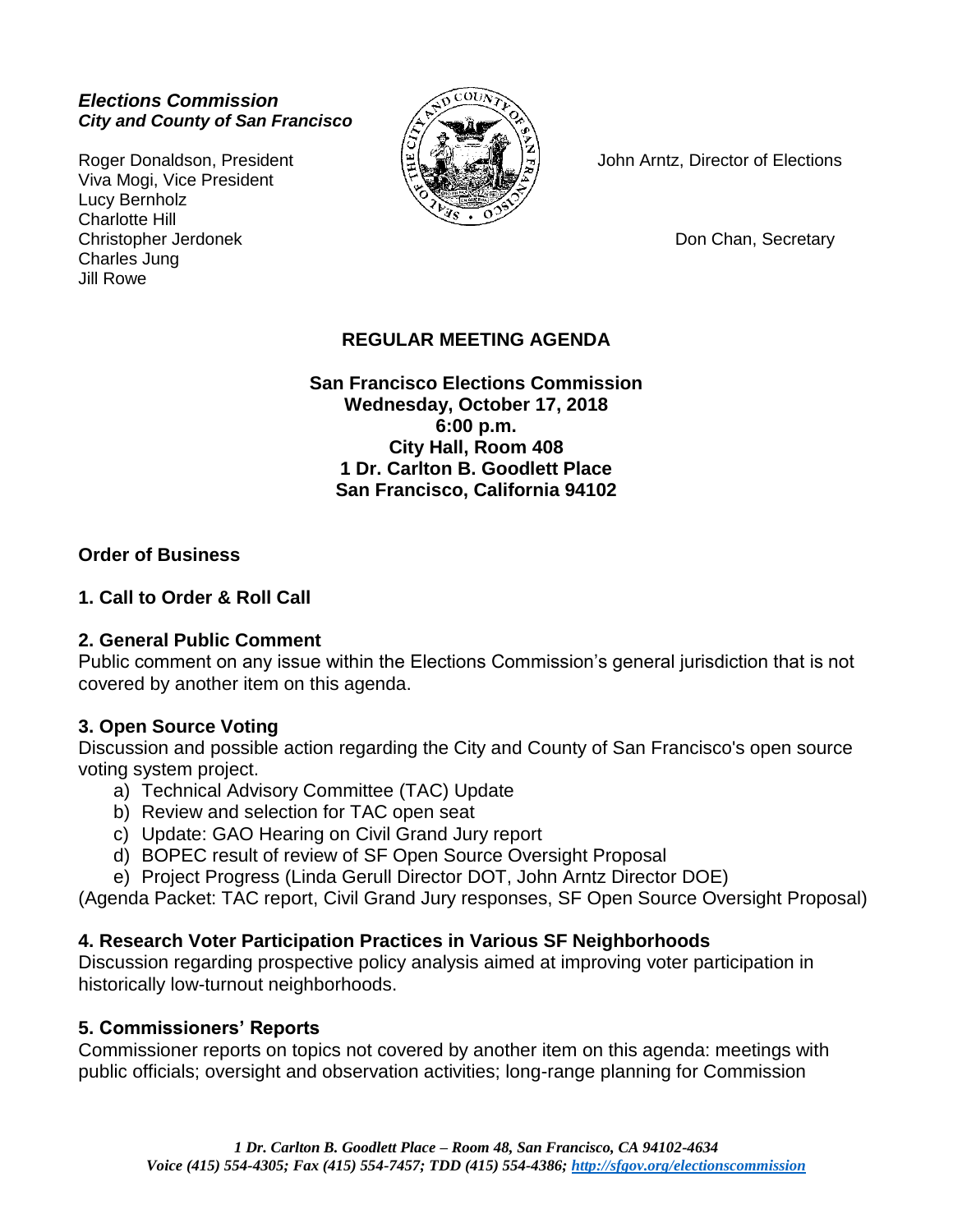activities and areas of study; proposed legislation which affects elections.

## **6. Director's Report**

Director's Report on topics not covered by another item on this agenda. (Agenda Packet: Director's Report)

## **7. Consent Calendar**

Approval of Minutes of September 20, 2018 Elections Commission meeting. (Agenda Packet: Draft Minutes)

#### **8. Review and possible action on change of regularly scheduled meeting for San Francisco Elections Commission.**

## **9.Agenda items for future meetings**

Discussion and possible action regarding items for future agendas.

#### **10. Objectives and Process for annual Performance Evaluation Director of Elections**

Discussion and Possible Action regarding the preparation of objectives and process for Performance Evaluation of the Director of Elections

- a) Public comment on all matters pertaining to this agenda item.
- b) Vote on whether to meet in closed session. (Action)
- c) CLOSED SESSION. Closed Session is held pursuant to Brown Act section 54957(b) and Sunshine Ordinance section 67.10(b) to discuss the performance evaluation of a public employee. Discussion and possible action.
- d) Discussion and vote pursuant to Sunshine Ordinance section 67.12(a) on whether to disclose any portion of the closed session discussion regarding the public employee performance evaluation. (Action.)
- e) If closed session is held, reconvene in open session. Report action taken in closed session as specified in California Government Code §54957.1(a)(5) and San Francisco Administrative Code §67.12(b)(4).

# **Adjournment**

There will be an opportunity for public comment on each agenda item.

Materials contained in the Commission packets for meetings are available for inspection and copying during regular office hours at the Department of Elections, City Hall Room 48. Materials are placed in the Elections Commission's Public Binder no later than 72 hours prior to meetings. Any materials distributed to members of the Elections Commission within 72 hours of the meeting or after the agenda packet has been delivered to the members are available for inspection at the Department of Elections, City Hall Room 48, in the Commission's Public Binder, during normal office hours.

**Cell phones, pagers and similar sound-producing electronic devices:** The ringing of and use of cell phones, pagers and similar sound-producing electronic devices are prohibited at this meeting. The Chair may order the removal from the meeting room of any person responsible for the ringing or use of a cell phone, pager, or other similar sound-producing electronic devices.

**Disability Access:** The meeting will be held in Room 408, City Hall, 1 Dr. Carlton B. Goodlett Place, San Francisco, CA. The meeting room is wheelchair accessible. The nearest accessible BART station is Civic Center (Market/Grove/Hyde Streets). Accessible MUNI Metro lines are the F, J, K, L, M, N, T (exit at Civic Center or Van Ness Stations). MUNI bus lines also serving the area are the 5, 5R, 6, 7, 7R, 7X, 9, 9R, 19, 21, 47, and 49. For